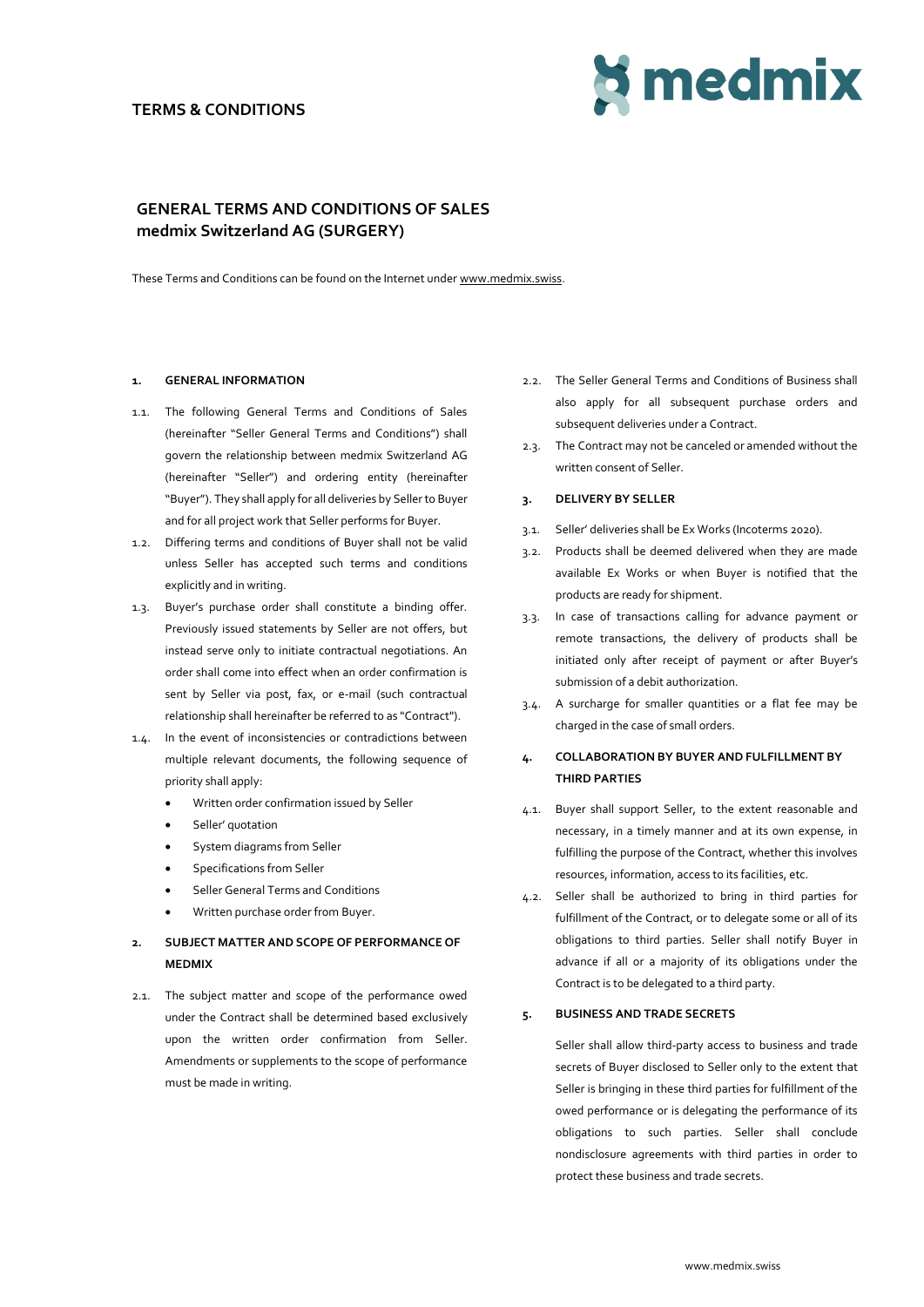**TERMS & CONDITIONS** April 1, 2022 GENERAL TERMS AND CONDITIONS OF SALES medmix Switzerland AG (SURGERY) Page 2 of 6

# **6. COMPLIANCE WITH REGULATIONS**

- 6.1. Prior to the issuance of an offer, Buyer must notify Seller in writing and in a timely manner regarding the regulations and standards relevant to the performance by Seller.
- 6.2. In the absence of any arrangement to the contrary, the performance by Seller shall be in compliance only with such regulations and standards as are specified in the offer from Seller.

# **7. PRICES**

- 7.1. Subject to agreement to the contrary, all prices are understood to be in Swiss francs, exclusive of VAT.
- 7.2. Buyer shall be responsible for all transportation costs, taxes, insurance, charges, fees, and customs duties incurred in connection with the delivery or, if Seller has been required to pay such costs, must reimburse Seller against appropriate documentation.
- 7.3. Buyer's right of offset shall be precluded.

## **8. TERMS OF PAYMENT**

- 8.1. Unless otherwise agreed in writing, deliveries shall be invoiced directly. Completed project work and deliveries shall be invoiced monthly by means of a partial or final invoice.
- 8.2. All project work and deliveries shall be billed based upon the degree of completion and/or the status of the work performed. This shall apply in particular for stipulated indicative prices, fixed prices, or services based upon a rough cost estimate.
- 8.3. Unless otherwise stipulated, invoiced amounts shall be payable within 30 days after invoicing, net without deductions. If payment is not remitted within 30 days, Buyer shall be in default without issuance of a notice and must pay the statutory interest on arrears. Seller reserves the right to assert additional claims for damages.
- 8.4. Unless otherwise explicitly stipulated by the parties in writing, payments must be remitted to the domicile of Seller in Swiss Francs, without deduction of bank charges or other similar charges.



- 8.5. If advance payments or deposits are not made as arranged, Seller shall be immediately entitled to rescind the respective Contract. The right to assert claims for damages remains reserved in any case.
- 8.6. Should Buyer be in delay with a payment for any reason, Seller shall be authorized, immediately and without restriction of its statutory rights, to suspend further fulfillment of the respective or other pending Contracts until payment is remitted in full or new terms of payment are agreed upon, and Seller has received sufficient sureties for continued fulfillment of the Contract. If such an agreement cannot be reached within 30 days, or if Seller does not receive sufficient sureties, Seller shall be entitled, without prejudice to its statutory rights, to rescind the respective Contract or demand the return of already delivered products. The right to assert claims for compensatory damages remains reserved in any case.
- 8.7. Payment by credit card can be accepted in exceptional cases. A debit authorization with specification of credit card information is necessary for this purpose.

# **9. RETENTION OF TITLE, TRANSFER OF OWNERSHIP, BENEFITS AND RISKS**

- 9.1. Products manufactured or ordered for Buyer shall remain the property of Seller until payment in full is remitted by Buyer.
- 9.2. Benefits and risks related to the products shall be transferred to Buyer pursuant to delivery Ex Works (Incoterms 2020).
- 9.3. Buyer must support any actions taken by Seller to protect its property. In particular, Seller shall be authorized to record entries or priority notices related to the retention of title in public registers, books, or the like pursuant to the relevant national laws, and to perform all formalities in this regard. Buyer shall take all necessary measures to ensure that the retention of title is fully accomplished and can be neither canceled nor impaired.
- 9.4. Buyer shall maintain delivered products at its own expense during the term of retention of title and shall immediately insure the delivered products against all risks.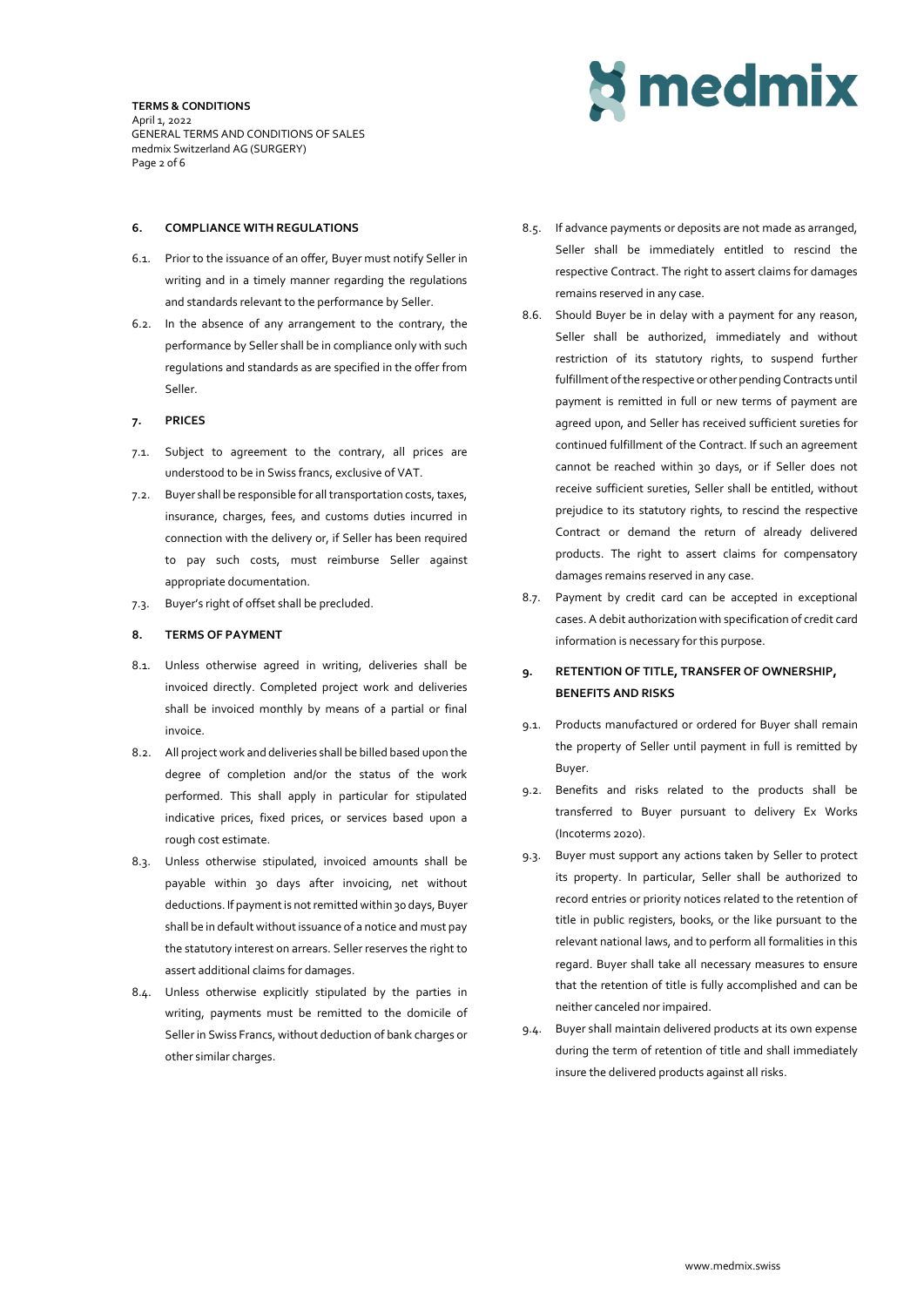**TERMS & CONDITIONS** April 1, 2022 GENERAL TERMS AND CONDITIONS OF SALES medmix Switzerland AG (SURGERY) Page 3 of 6



## **10. INSPECTION AND ACCEPTANCE**

- 10.1. Buyer must inspect as quickly as possible every performance, particularly every work result received, every delivered work, every received item, and every obtained result, interim result, and test result, and must immediately issue a written and substantiated complaint regarding any breach of the duty of care and any defects. Should Buyer fail to report defects in a timely manner, the performance by Seller shall be deemed to be accepted.
- 10.2. In the case of project work, payment of the final invoice or start of live operation (whichever comes first) shall be implicitly deemed to constitute acceptance. In any event, acceptance shall be deemed to have occurred six (6) months after delivery of the work.
- 10.3. Should hidden defects subsequently become evident, Buyer must issue a written and substantiated complaint to Seller immediately after discovery of the defect. Should Buyer fail to do so, the performance by Seller shall be deemed to be approved with respect to these defects as well.

## **11. WARRANTY, LIABILITY, AND INDEMNIFICATION**

- 11.1. All warranty claims and claims for damages by Buyer against Seller shall conform exclusively to the following provisions. No further legal remedies or rights exist vis-à-vis Seller.
- 11.2. In the event of reported breaches of the duty of care and detected defects, Seller shall remedy the reported defect within an appropriate period of time, which shall be at least 8 weeks. If Seller issues a warranty for a specific period of time, Seller shall remedy defects in performance by Seller at no charge during this period of time, so long as Seller is responsible for these defects. Seller may, at its own discretion and with discharging effect, supply replacement product instead of performing a repair. In order to prevent supply bottlenecks, Buyer shall be required to maintain appropriate stocks.
- 11.3. If Seller fails to remedy within an appropriate period of time breaches of the duty of care and/or defects that were reported in a timely manner by Buyer, Buyer shall have the right, under exclusion of all further claims, to deduct from the owed price an amount corresponding to the reduced value. Demands for refund of previously remitted payments shall be precluded.
- 11.4. Buyer shall be responsible for payment of the full agreed price, even if it asserts a warranty claim. Deductions are not permitted except in cases of price reduction.
- 11.5. Both parties shall have the right to demand a review at their own expense by a neutral expert of the performance by Seller or alleged defects.
- 11.6. Should Buyer demand developments that exceed the application of generally accepted technical standards, Buyer shall refrain from asserting claims against Seller, and shall indemnify Seller against third-party claims for losses resulting from the use of technologies that were not yet generally accepted at the time of fulfillment of the Contract.
- 11.7. Notwithstanding the foregoing provisions, no warranty claims and claims for damages shall apply with regard to prototypes, pilot production items, initial batch items, etc. In addition, Buyer must sufficiently test such prototypes, pilot production items, initial batch items, etc. In the event of a breach of this duty, Seller shall be released from any and all liability. In particular, Buyer shall bear sole responsibility for the risks associated with premature serial production. In the event of a dispute, Buyer must provide evidence that it has performed the tests pursuant to this clause.
- 11.8. Seller shall not be liable to Buyer for the consequences of a violation of Seller's operating procedures or requirements (such as usage instructions, technical data sheets, definition of operational or production environment requirements, recommended sterilization procedures, etc.).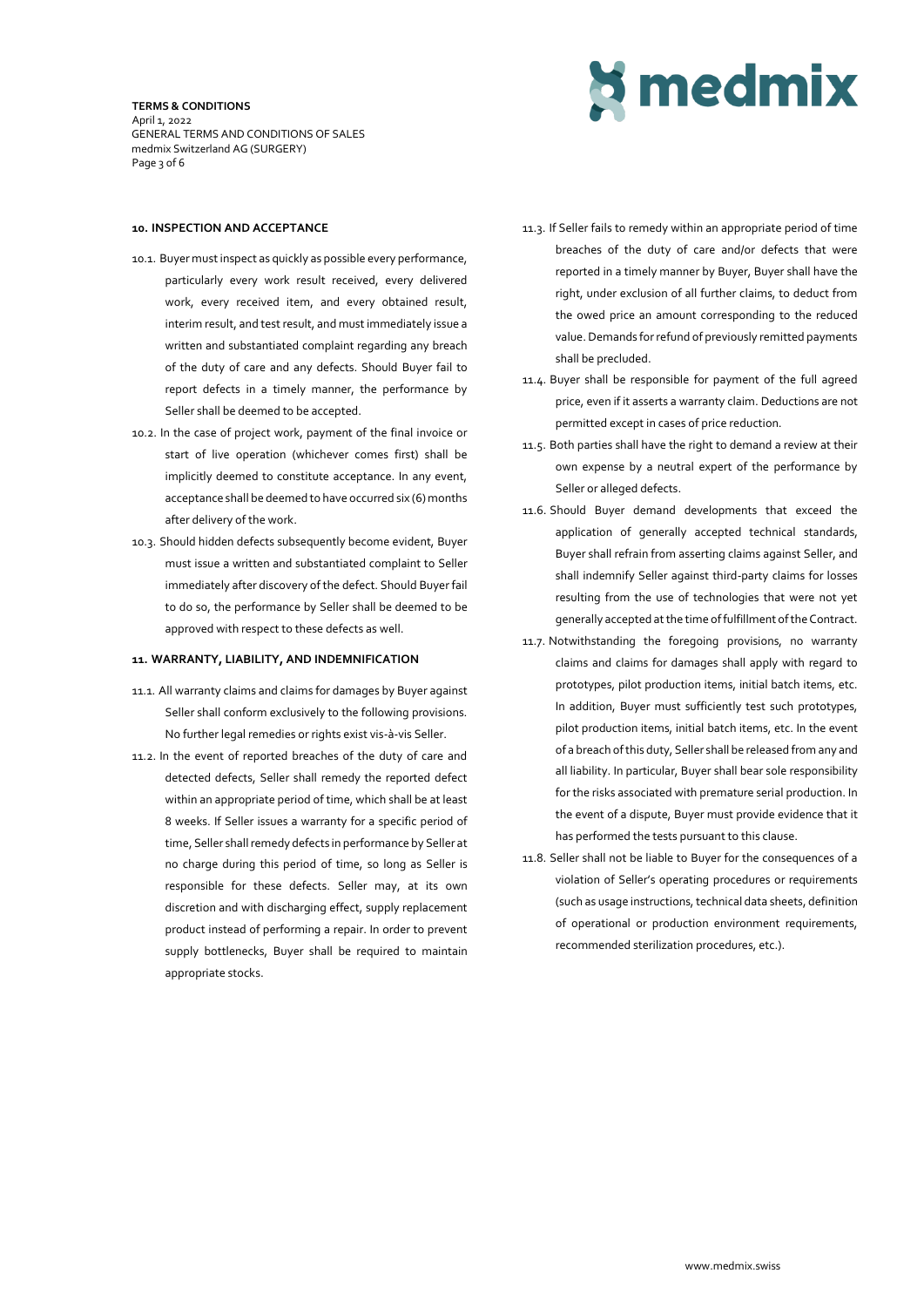#### **TERMS & CONDITIONS** April 1, 2022 GENERAL TERMS AND CONDITIONS OF SALES medmix Switzerland AG (SURGERY) Page 4 of 6



- 11.9. Liability for defects shall not apply in the event of improper handling or storage of the products. In particular, Buyer shall be responsible for material compatibility between the products and the biomaterials placed into them, as well as biocompatibility. Buyer must establish the foregoing by means of suitable tests.
- 11.10. The suitability of the mechanical and hydraulic functions of the goods for a specific intended use must be determined in writing by Buyer and shall be Buyer's responsibility.
- 11.11. Buyer shall be responsible for sterilization of the products. Seller shall not be liable for the sterility of the products.
- 11.12. Seller also issues no guarantee and assumes no warranty for any properties of the products, particularly for a specific intended use. Buyer shall be responsible for determining the intended use.
- 11.13. Depending on the use of certain raw materials or manufacturing processes, it cannot be excluded that the products feature minor optical or other variations. Seller shall not be liable for such variations, provided they do not affect the use and safety of the products.
- 11.14. Buyer also acknowledges its sole responsibility for fulfillment of the regulatory requirements for the products. Seller shall deliver the products to Buyer as an OEM manufacturer, without CE marking or other certification. Buyer shall act as the party placing the products on the market and shall assume sole responsibility for compliance with all relevant regulations.
- 11.15. Changes on products are reserved. Buyer is informed prior to the execution of the change if there is a valid agreement between Seller and the Buyer. A possible agreement can be the so called "Buyer Release". This product-specific agreement can be requested from Seller.
- 11.16. Buyer declares that it is liable for all instructions that it issues in connection with the fulfillment of the Contract and shall indemnify Seller to the extent as Seller is not responsible for its own gross negligence.
- 11.17. Buyer must purchase appropriate liability insurance and disclose evidence of such insurance to Seller upon demand.
- 11.18. Defects may be remedied by Seller only. Should Buyer attempt to remedy any defects itself, or should it involve third parties for this purpose, Seller' responsibility shall be precluded. Should changes or repairs be made to contractual products without the consent of Seller, all liability shall be precluded unless Seller is at least responsible for gross negligence with respect to the occurrence of the defect and/or loss.
- 11.19. The warranty shall expire if Buyer fails to undertake all appropriate actions to reduce loss upon the occurrence of a defect and fails to give Seller an unrestricted opportunity to remedy the defect.
- 11.20. All warranty and liability claims of Buyer shall expire at the end of one year. The warranty period and the statute of limitation shall each begin upon performance or partial performance by Seller. A performance or partial performance shall be considered as completed with each shipment and/or transfer or delivery to Buyer of a work result, a work, an item, or a result, interim result, or test result.
- 11.21. Seller shall be liable for performance by third parties only to the extent of the warranty and liability of the third-party service provider, but its liability shall not exceed the scope defined in this Clause 11. Seller' liability for its agents and servants shall be completely precluded.

# **12. LIMITATION OF LIABILITY**

12.1. Notwithstanding anything to the contrary in the Contract, or any other document making part thereof and to the maximum extent permitted by law, in no event shall Seller be liable to the Buyer for any indirect, punitive, special, incidental or consequential damages in connection with the Contract, including but not limited to, loss of profits or interruption of production, loss of opportunity or business, any and all costs relating to delay, or claims by Buyer's customer for such damages, whether such liability is based on contract, tort (including negligence), statute or any other basis of legal liability with respect to any contract, indemnity, tort (including negligence),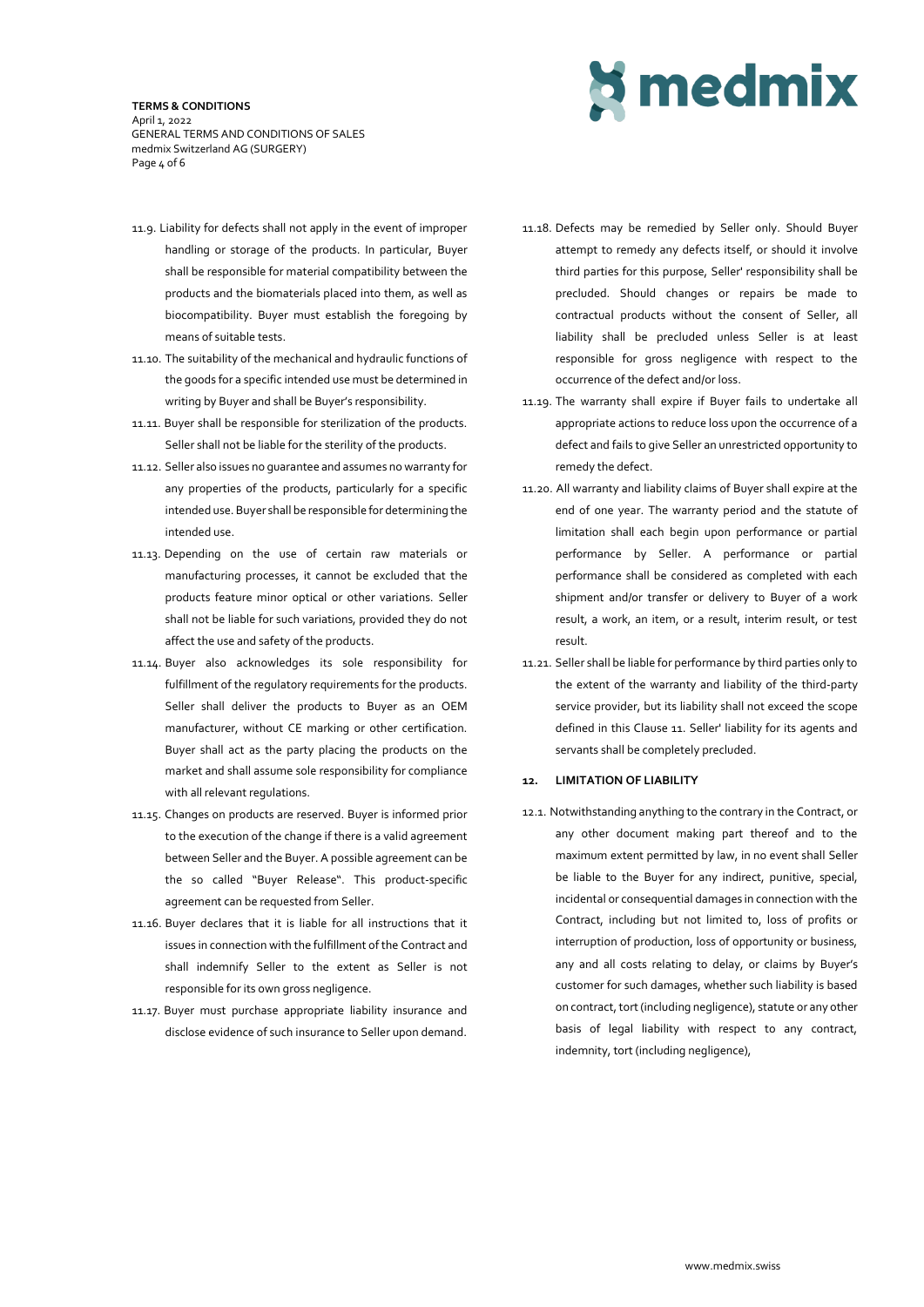#### **TERMS & CONDITIONS** April 1, 2022 GENERAL TERMS AND CONDITIONS OF SALES medmix Switzerland AG (SURGERY) Page 5 of 6

12.2. The remedies of Buyer set forth herein are exclusive and Seller's liability with respect to any contract, indemnity, tort (including negligence), under any warranty, strict liability or otherwise shall not exceed the net value of the products delivered, which were the cause of the damage or to CHF 25'000.00 (Twenty Five Thousand Swiss Francs) whichever is higher. This limitation of liability shall not apply in the event and to the extent to which the Selleris responsible for gross negligence or willful misconduct.

# **13. FORCE MAJEURE**

- 13.1. Seller shall not be liable for delays or omissions if and insofar as these are caused by an obstacle that is outside the control of Seller or its suppliers (Force Majeure). Such obstacles shall include acts of God, complete or partial destruction of production-design facilities, etc., defects in production materials, war or civil war, revolutions, strikes, political instability, fire, epidemics, quarantine, extraordinary weather conditions, embargoes or trade restrictions, or any other obstacles that are deemed to be Force Majeure events according to international practice.
- 13.2. Upon occurrence of a Force Majeure event, Seller shall notify Buyer as quickly as possible, and shall inform Buyer of the foreseeable effects on the subject matter of the Contract (including fulfillment date and price).

## **14. INTELLECTUAL PROPERTY**

All intellectual property and know-how related to the products, as well as associated manufacturing processes and methods, shall remain the sole property of Seller.

## **15. WARRANTED CHARACTERISTICS**

The only warranted characteristics shall be those that are explicitly designated as such in the offer or order confirmation from Seller. The assurance of characteristics shall be valid, at the latest, until expiration of a warranty period, where applicable. The characteristic shall be deemed to be present if Buyer did not report its absence upon acceptance of the performance by Seller.

# **16. RIGHT OF RECOURSE OF SELLER**

If actions or omissions by Buyer or its agents and servants cause injury to persons or damage to property of third parties, and if complaints are filed against Seller for this reason, Seller shall have the right of recourse against Buyer.

# **Simedmix**

# **17. AUDIT**

- 17.1. Audits can be carried out with Seller and their suppliers under appointment.
- 17.2. One audit-day will be charged of CHF 6'000, provided that the annual turnover of CHF 30'000 has not been reached.
- 17.3. The audit charges can be reclaimed by the customer if he reaches the annual turnover of CHF 30'000 within the period of 12 months after the audit appointment.
- 17.4. Audits have to be registered in advance for 8 weeks.
- 17.5. The audit program is released by Seller and a nondisclosure agreement has to be signed.

# **18. PLACE OF PERFORMANCE AND PLACE OF JURISDICTION**

The place of performance for deliveries of products and exclusive place of jurisdiction for all proceedings between the parties shall be Haag (Switzerland).